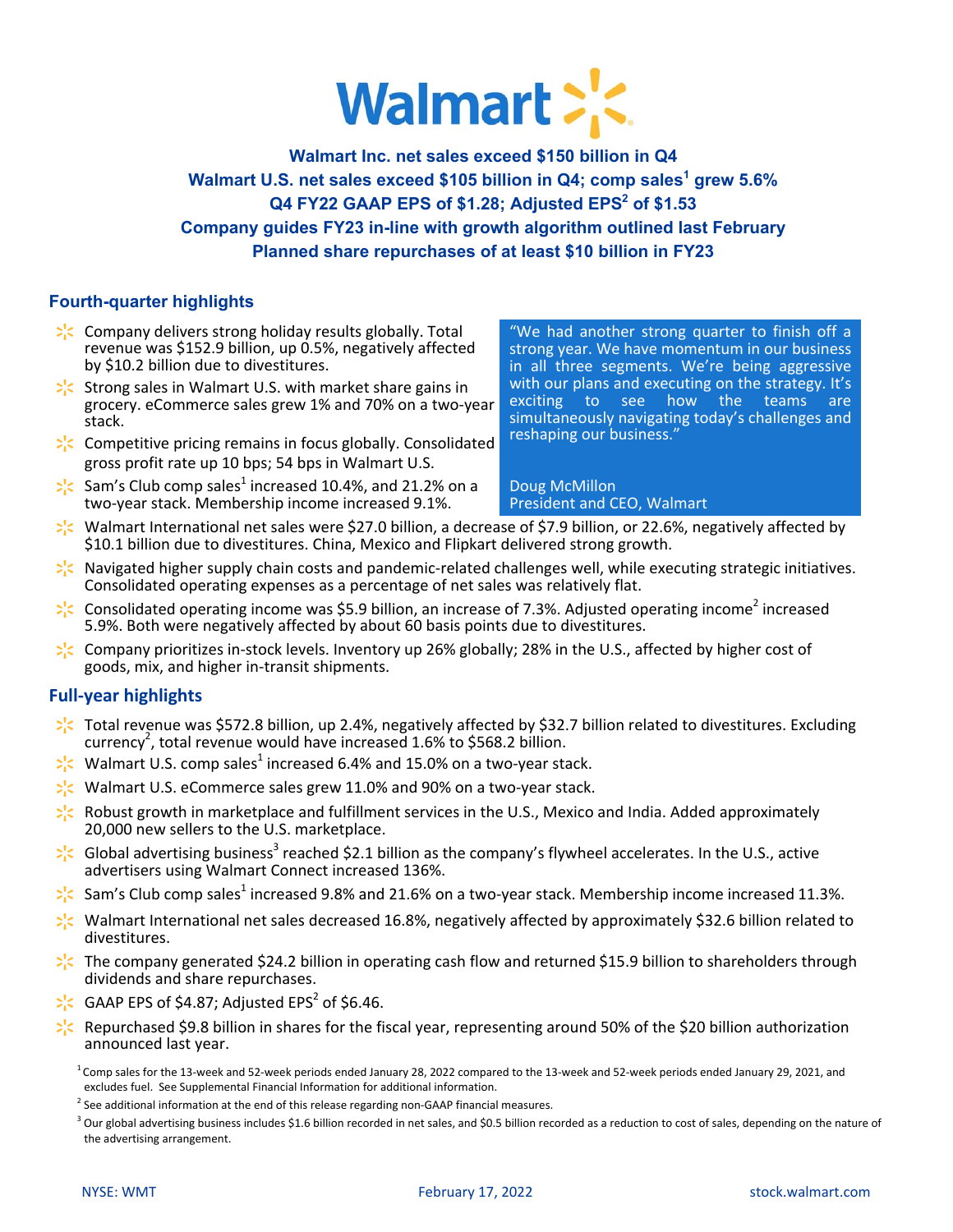### **Key results**

(Amounts in billions, except as noted. Dollar and percentage changes may not recalculate due to rounding.)

| <b>Walmart &gt;'&lt;</b>                          |         | Q4 FY22 Q4 FY21 | Change  |         | <b>FY22</b> | <b>FY21</b> |              | Change       |
|---------------------------------------------------|---------|-----------------|---------|---------|-------------|-------------|--------------|--------------|
| Revenue                                           | \$152.9 | \$152.1         | \$0.8\$ | 0.5%    | \$572.8     | \$559.2     | $$13.6$ 2.4% |              |
| Revenue (constant currency) <sup>1</sup>          | \$153.0 | \$152.1         | \$0.9   | $0.6\%$ | \$568.2     | \$559.2     | \$9.0        | 1.6%         |
| Operating income                                  | \$5.9   | \$5.5           | \$0.4\$ | 7.3%    | \$25.9      | \$22.5      |              | \$3.4 15.1%  |
| Operating income (constant currency) $1$          | \$5.9   | \$5.5           | \$0.4\$ | 7.6%    | \$25.7      | \$22.5      |              | \$3.1 13.9%  |
| Adjusted operating income (constant currency) $1$ | \$6.0   | \$5.7           | \$0.3\$ | 6.2%    | \$25.8      | \$23.2      |              | $$2.6$ 11.2% |

| Free Cash Flow <sup>1</sup> | <b>FY22</b> | $$$ Change | <b>Returns to Shareholders</b> | <b>FY22</b> | % Change |
|-----------------------------|-------------|------------|--------------------------------|-------------|----------|
| Operating cash flow         | \$24.2      | $-511.9$   | <b>Dividends</b>               | S6.2        | $0.6\%$  |
| Capital expenditures        | \$13.1      | \$2.8      | Share repurchases <sup>2</sup> | \$9.8       | 272.8%   |
| Free cash flow $^{\perp}$   | \$11.1      | -\$14.7    | Total                          | \$15.9      | 82.3%    |

### **Fiscal 2023 full year guidance**

The following guidance reflects the company's expectations for fiscal year 2023 and is provided on a non-GAAP basis as the Company cannot predict certain elements which are included in reported GAAP results, including the impact of foreign exchange translation and the changes in fair value of the Company's equity investments. Growth rates reflect an adjusted basis for prior year results. The company's guidance assumes some degree of relief from costs associated with COVID-19 and disruptions in the supply chain as the year progresses, and that the U.S. consumer remains in a generally favorable economic position throughout the year.

| <b>Metric</b>                 | <b>FY23 Guidance</b>                                                                                                         |
|-------------------------------|------------------------------------------------------------------------------------------------------------------------------|
| Consolidated net sales        | Increase about 3% in constant currency<br>• Excluding divestitures <sup>3</sup> , increase about 4%                          |
| Comp sales growth             | Walmart U.S., slightly above 3%, ex. fuel<br>$\bullet$                                                                       |
| Consolidated operating income | Increase about 3% in constant currency<br>• Excluding divestitures <sup>3</sup> , increase at a rate higher than net sales   |
| Effective tax rate            | 25% to 26%                                                                                                                   |
| EPS growth                    | Increase mid single-digits<br>Excluding divestitures <sup>3</sup> , increase 5% to 6%                                        |
| Capital expenditures          | Upper end of 2.5% to 3% of net sales with a focus on supply chain, automation,<br>customer-facing initiatives and technology |

 $<sup>1</sup>$  See additional information at the end of this release regarding non-GAAP financial measures.</sup>

 $^2$  \$10.6 billion remaining of \$20 billion authorization approved in February 2021. The company repurchased approximately 70 million shares in fiscal 2022.

 $3$  We completed the sale of our operations in the U.K. and Japan in the first quarter of fiscal 2022.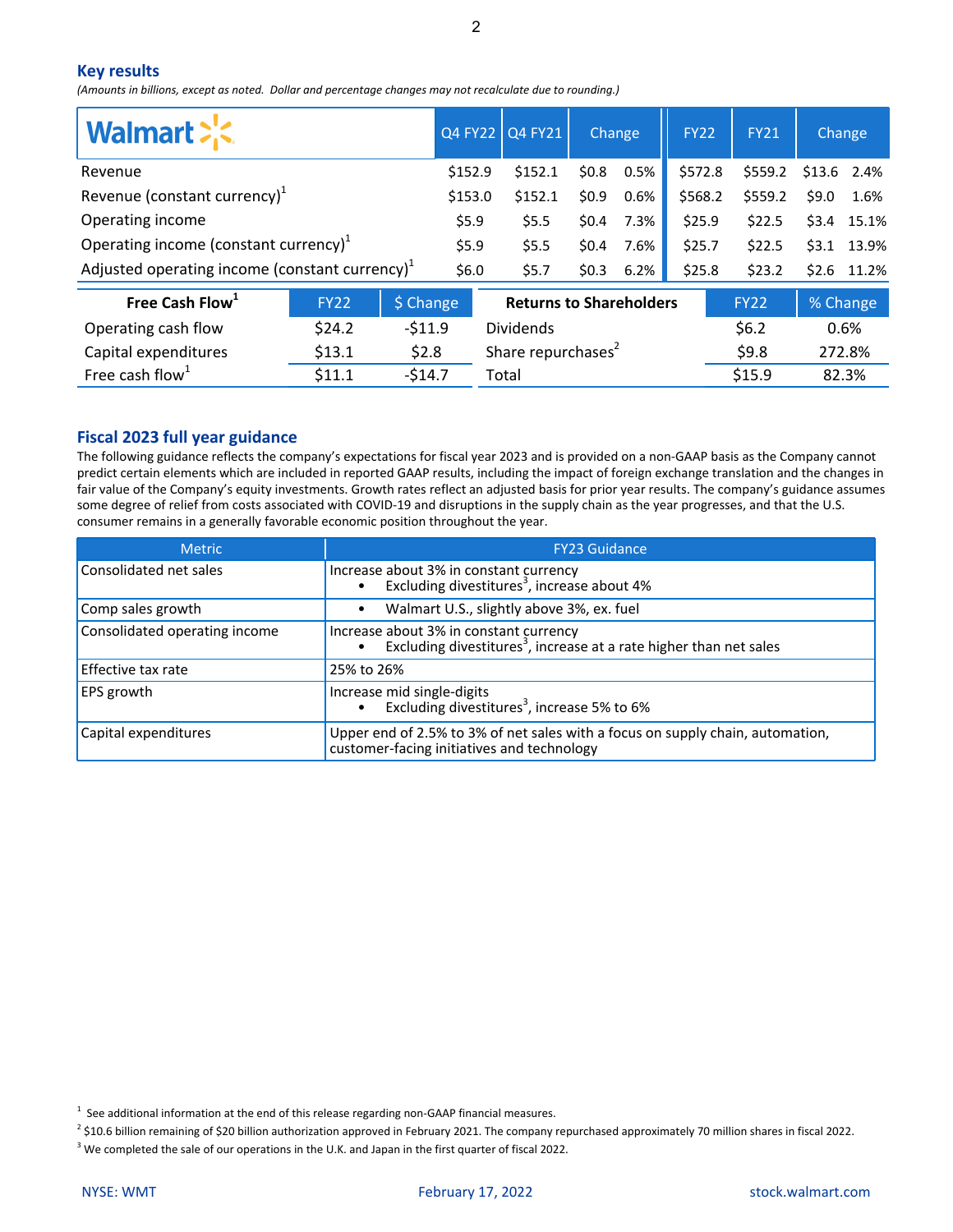#### **Segment results**

 *(Amounts in billions, except as noted. Dollar and percentage changes may not recalculate due to rounding.)*

| <b>Walmart</b><br>U.S.<br>Save money. Live better. | <b>Q4 FY22</b>     | Q4 FY21          |           | Change          | <b>FY22</b> | <b>FY21</b> | Change    |                  |
|----------------------------------------------------|--------------------|------------------|-----------|-----------------|-------------|-------------|-----------|------------------|
| Net sales                                          | \$105.3            | \$99.6           | \$5.7     | 5.7%            | \$393.2     | \$370.0     | \$23.3    | 6.3%             |
| Comp sales (ex. fuel) <sup>2</sup>                 | 5.6%               | 8.6%             | <b>NP</b> | <b>NP</b>       | 6.4%        | 8.6%        | <b>NP</b> | NP               |
| $\gtrsim_{i}^{1} \lesssim$<br>Transactions         | 3.1%               | $-10.9%$         | <b>NP</b> | <b>NP</b>       | <b>NP</b>   | <b>NP</b>   | <b>NP</b> | <b>NP</b>        |
| $\gtrsim$<br>Average ticket                        | 2.4%               | 21.9%            | <b>NP</b> | <b>NP</b>       | <b>NP</b>   | <b>NP</b>   | <b>NP</b> | <b>NP</b>        |
| $\gtrsim$<br>eCommerce contribution                | $^{\sim}$ (80) bps | $^{\sim}620$ bps | <b>NP</b> | <b>NP</b>       | <b>NP</b>   | <b>NP</b>   | <b>NP</b> | <b>NP</b>        |
| Operating income                                   | \$5.2              | \$5.2            | $\zeta-$  | 0.3%            | \$21.6      | \$19.1      | \$2.5     | 12.9%            |
| Adjusted operating income <sup>1</sup>             | \$5.2              | \$5.2            | \$—       | 0.3%            | \$21.6      | \$19.5      | \$2.1     | 10.7%            |
| <b>Walmart</b><br>International                    | <b>Q4 FY22</b>     | Q4 FY21          |           | Change          | <b>FY22</b> | <b>FY21</b> | Change    |                  |
| Net sales                                          | \$27.0             | \$34.9           |           | $-57.9 -22.6%$  | \$101.0     | \$121.4     |           | $-520.4 - 16.8%$ |
| Net sales (constant currency) $1$                  | \$27.2             | \$34.9           |           | $-57.7 -22.1\%$ | \$96.5      | \$121.4     |           | $-524.9 -20.5%$  |
| Operating income                                   | \$0.8\$            | \$1.0            |           | $-50.1 - 13.7%$ | \$3.8       | \$3.7       | \$0.1     | 2.7%             |
| Operating income (constant currency) $1$           | \$0.8\$            | \$1.0            |           | $-50.1 -12.0\%$ | \$3.5       | \$3.7       | $-50.2$   | $-4.6%$          |
| Adjusted operating income (constant currency) $1$  | \$1.0              | \$1.0            | \$—       | $-0.6%$         | \$3.6       | \$3.7       | $$-0.1$   | $-3.6%$          |
| sam's club <>                                      | <b>Q4 FY22</b>     | Q4 FY21          |           | Change          | <b>FY22</b> | <b>FY21</b> |           | Change           |
| Net sales                                          | \$19.2             | \$16.5           | \$2.7     | 16.5%           | \$73.6      | \$63.9      | \$9.6     | 15.1%            |
| Comp sales (ex. fuel) <sup>2</sup>                 | 10.4%              | 10.8%            | <b>NP</b> | <b>NP</b>       | 9.8%        | 11.8%       | <b>NP</b> | <b>NP</b>        |
| ☆<br>Transactions                                  | 7.0%               | 8.4%             | <b>NP</b> | <b>NP</b>       | <b>NP</b>   | <b>NP</b>   | <b>NP</b> | <b>NP</b>        |
| $\gtrsim$<br>Average ticket                        | 3.2%               | 2.2%             | <b>NP</b> | <b>NP</b>       | <b>NP</b>   | <b>NP</b>   | <b>NP</b> | <b>NP</b>        |
| $\gtrsim$<br>eCommerce contribution                | $^{\sim}$ 100 bps  | $~\sim$ 280 bps  | <b>NP</b> | <b>NP</b>       | <b>NP</b>   | <b>NP</b>   | <b>NP</b> | <b>NP</b>        |
| Operating income                                   | \$0.5              | \$0.4            | \$0.2\$   | 41.1%           | \$2.3       | \$1.9       | \$0.4\$   | 18.5%            |

 $<sup>1</sup>$  See additional information at the end of this release regarding non-GAAP financial measures.</sup>

 $^2$  Comp sales for the 13-week and 52-week periods ended January 28, 2022 compared to the 13-week and 52-week periods ended January 29, 2021, and excludes fuel. See Supplemental Financial Information for additional information.

NP - Not provided

### **About Walmart**

Walmart Inc. (NYSE: WMT) helps people around the world save money and live better - anytime and anywhere - in retail stores, online, and through their mobile devices. Each week, approximately 230 million customers and members visit approximately 10,500 stores and clubs under 46 banners in 24 countries and eCommerce websites. With fiscal year 2022 revenue of \$573 billion, Walmart employs 2.3 million associates worldwide. Walmart continues to be a leader in sustainability, corporate philanthropy and employment opportunity. Additional information about Walmart can be found by visiting https://corporate.walmart.com, on Facebook at https://facebook.com/walmart and on Twitter at https://twitter.com/walmart.

> Investor Relations contact Dan Binder, CFA (479) 258-7172

Media Relations contact Randy Hargrove (800) 331-0085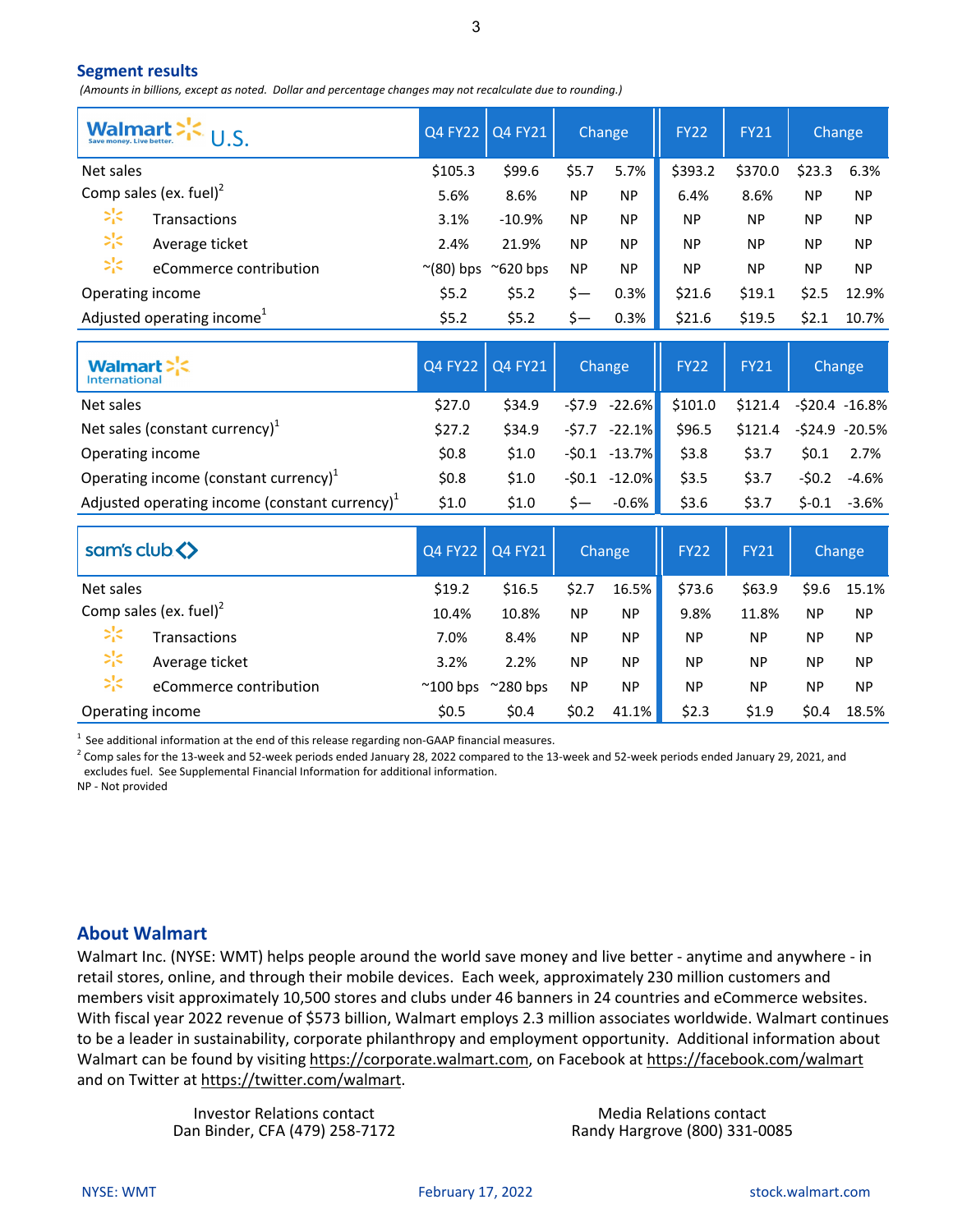## **Forward-Looking Statements**

This release and related management commentary contains statements or may include or may incorporate by reference Walmart management's guidance regarding earnings per share growth, consolidated net sales, consolidated operating income, capital expenditures, share repurchases, Walmart's effective tax rate for the fiscal year ending January 31, 2023, and comparable sales growth. Walmart believes such statements may be deemed to be "forward-looking statements" within the meaning of Section 21E of the Securities Exchange Act of 1934, as amended (the "Act") and are intended to enjoy the protection of the safe harbor for forward-looking statements provided by the Act as well as protections afforded by other federal securities laws. Assumptions on which such forward-looking statements are based are also forward-looking statements. Such forward-looking statements are not statements of historical facts, but instead express our estimates or expectations for our consolidated, or one of our segment's or business', economic performance or results of operations for future periods or as of future dates or events or developments that may occur in the future or discuss our plans, objectives or goals. Our actual results may differ materially from those expressed in or implied by any of these forward-looking statements as a result of changes in circumstances, assumptions not being realized or other risks, uncertainties and factors including: the impact of the COVID-19 pandemic on our business and the global economy; economic, capital markets and business conditions; trends and events around the world and in the markets in which we operate; currency exchange rate fluctuations, changes in market interest rates and market levels of wages; changes in the size of various markets, including eCommerce markets; unemployment levels; inflation or deflation, generally and in particular product categories; consumer confidence, disposable income, credit availability, spending levels, shopping patterns, debt levels and demand for certain merchandise; the effectiveness of the implementation and operation of our strategies, plans, programs and initiatives; unexpected changes in our objectives and plans; the impact of acquisitions, investments, divestitures, and other strategic decisions; our ability to successfully integrate acquired businesses; changes in the trading prices of certain equity investments we hold; initiatives of competitors, competitors' entry into and expansion in our markets, and competitive pressures; customer traffic and average transactions in our stores and clubs and on our eCommerce websites; the mix of merchandise we sell, the cost of goods we sell and the shrinkage we experience; our gross profit margins; the financial performance of Walmart and each of its segments, including the amounts of our cash flow during various periods; the amount of our net sales and operating expenses denominated in the U.S. dollar and various foreign currencies; commodity prices and the price of gasoline and diesel fuel; supply chain disruptions and disruptions in seasonal buying patterns; the availability of goods from suppliers and the cost of goods acquired from suppliers; our ability to respond to changing trends in consumer shopping habits; consumer acceptance of and response to our stores, clubs, eCommerce platforms, programs, merchandise offerings and delivery methods; cyber security events affecting us and related costs and impact to the business; developments in, outcomes of, and costs incurred in legal or regulatory proceedings to which we are a party or are subject, and the liabilities, obligations and expenses, if any, that we may incur in connection therewith; casualty and accidentrelated costs and insurance costs; the turnover in our workforce and labor costs, including healthcare and other benefit costs; our effective tax rate and the factors affecting our effective tax rate, including assessments of certain tax contingencies, valuation allowances, changes in law, administrative audit outcomes, impact of discrete items and the mix of earnings between the U.S. and Walmart's international operations; changes in existing tax, labor and other laws and regulations and changes in tax rates including the enactment of laws and the adoption and interpretation of administrative rules and regulations; the imposition of new taxes on imports, new tariffs and changes in existing tariff rates; the imposition of new trade restrictions and changes in existing trade restrictions; adoption or creation of new, and modification of existing, governmental policies, programs, initiatives and actions in the markets in which Walmart operates and elsewhere and actions with respect to such policies, programs and initiatives; changes in accounting estimates or judgments; the level of public assistance payments; natural disasters, changes in climate, geopolitical events, global health epidemics or pandemics and catastrophic events; and changes in generally accepted accounting principles in the United States.

Our most recent annual report on Form 10-K and subsequent quarterly reports on Form 10-Q filed with the SEC discuss other risks and factors that could cause actual results to differ materially from those expressed or implied by any forward-looking statement in the release and related management commentary. We urge you to consider all of the risks, uncertainties and factors identified above or discussed in such reports carefully in evaluating the forward-looking statements in this release. Walmart cannot assure you that the results reflected in or implied by any forward-looking statement will be realized or, even if substantially realized, that those results will have the forecasted or expected consequences and effects for or on our operations or financial performance. The forward-looking statements made today are as of the date of this release. Walmart undertakes no obligation to update these forward-looking statements to reflect subsequent events or circumstances.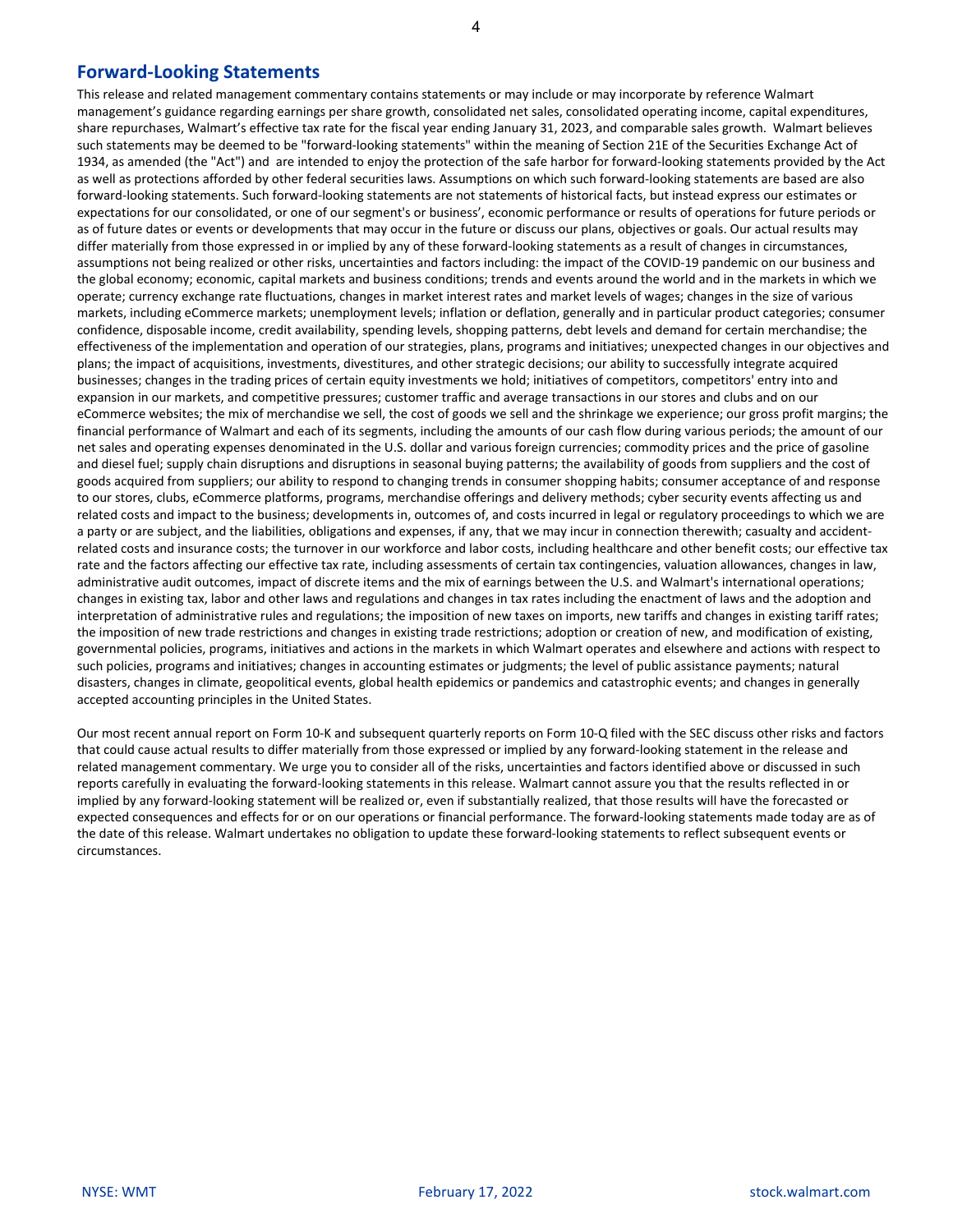# **Walmart Inc. Condensed Consolidated Statements of Income (Unaudited)**

|                                                                    |             | <b>Three Months Ended</b> |                          | <b>Fiscal Year Ended</b> |             |                   |
|--------------------------------------------------------------------|-------------|---------------------------|--------------------------|--------------------------|-------------|-------------------|
|                                                                    |             | January 31,               |                          |                          | January 31, |                   |
| (Amounts in millions, except per share data)                       | 2022        | 2021                      | <b>Percent</b><br>Change | 2022                     | 2021        | Percent<br>Change |
| <b>Revenues:</b>                                                   |             |                           |                          |                          |             |                   |
| Net sales                                                          | \$151,525   | \$150,985                 | $0.4 \%$                 | \$567,762                | \$555,233   | 2.3%              |
| Membership and other income                                        | 1,346       | 1,094                     | 23.0 %                   | 4,992                    | 3,918       | 27.4 %            |
| <b>Total revenues</b>                                              | 152,871     | 152,079                   | 0.5%                     | 572,754                  | 559,151     | 2.4%              |
| <b>Costs and expenses:</b>                                         |             |                           |                          |                          |             |                   |
| Cost of sales                                                      | 115,522     | 115,261                   | 0.2%                     | 429,000                  | 420,315     | 2.1%              |
| Operating, selling, general and administrative expenses            | 31,462      | 31,331                    | 0.4%                     | 117,812                  | 116,288     | 1.3%              |
| <b>Operating income</b>                                            | 5,887       | 5,487                     | 7.3%                     | 25,942                   | 22,548      | 15.1 %            |
| Interest:                                                          |             |                           |                          |                          |             |                   |
| Debt                                                               | 348         | 434                       | $(19.8)\%$               | 1,674                    | 1,976       | $(15.3)\%$        |
| Finance lease obligations                                          | 79          | 90                        | $(12.2)\%$               | 320                      | 339         | (5.6)%            |
| Interest income                                                    | (47)        | (30)                      | 56.7 %                   | (158)                    | (121)       | 30.6 %            |
| Interest, net                                                      | 380         | 494                       | $(23.1)\%$               | 1,836                    | 2,194       | $(16.3)\%$        |
| Loss on extinguishment of debt                                     |             |                           | N/A                      | 2,410                    |             | N/A               |
| Other (gains) and losses                                           | 725         | 5,586                     | $(87.0)\%$               | 3,000                    | (210)       | $(1,528.6)\%$     |
| Income (loss) before income taxes                                  | 4,782       | (593)                     | <b>NM</b>                | 18,696                   | 20,564      | $(9.1)\%$         |
| Provision for income taxes                                         | 1,149       | 1,415                     | $(18.8)\%$               | 4,756                    | 6,858       | $(30.7)\%$        |
| <b>Consolidated net income (loss)</b>                              | 3,633       | (2,008)                   | <b>NM</b>                | 13,940                   | 13,706      | 1.7%              |
| Consolidated net income attributable to noncontrolling interest    | (71)        | (83)                      | $(14.5)\%$               | (267)                    | (196)       | 36.2 %            |
| Consolidated net income (loss) attributable to Walmart             | \$<br>3,562 | $\sqrt[6]{3}$<br>(2,091)  | <b>NM</b>                | \$13,673                 | \$13,510    | 1.2%              |
|                                                                    |             |                           |                          |                          |             |                   |
| Net income per common share:                                       |             |                           |                          |                          |             |                   |
| Basic net income (loss) per common share attributable to Walmart   | 1.29<br>\$  | \$<br>(0.74)              |                          | 4.90<br>\$               | \$<br>4.77  |                   |
| Diluted net income (loss) per common share attributable to Walmart | 1.28<br>\$  | \$<br>(0.74)              |                          | \$<br>4.87               | \$<br>4.75  |                   |
|                                                                    |             |                           |                          |                          |             |                   |
| Weighted-average common shares outstanding:                        |             |                           |                          |                          |             |                   |
| <b>Basic</b>                                                       | 2,769       | 2,826                     |                          | 2,792                    | 2,831       |                   |
| <b>Diluted</b>                                                     | 2,782       | 2,826                     |                          | 2,805                    | 2,847       |                   |
|                                                                    |             |                           |                          |                          |             |                   |
| Dividends declared per common share                                | \$          | \$                        |                          | 2.20<br>\$               | 2.16<br>\$  |                   |

*NM = not meaningful*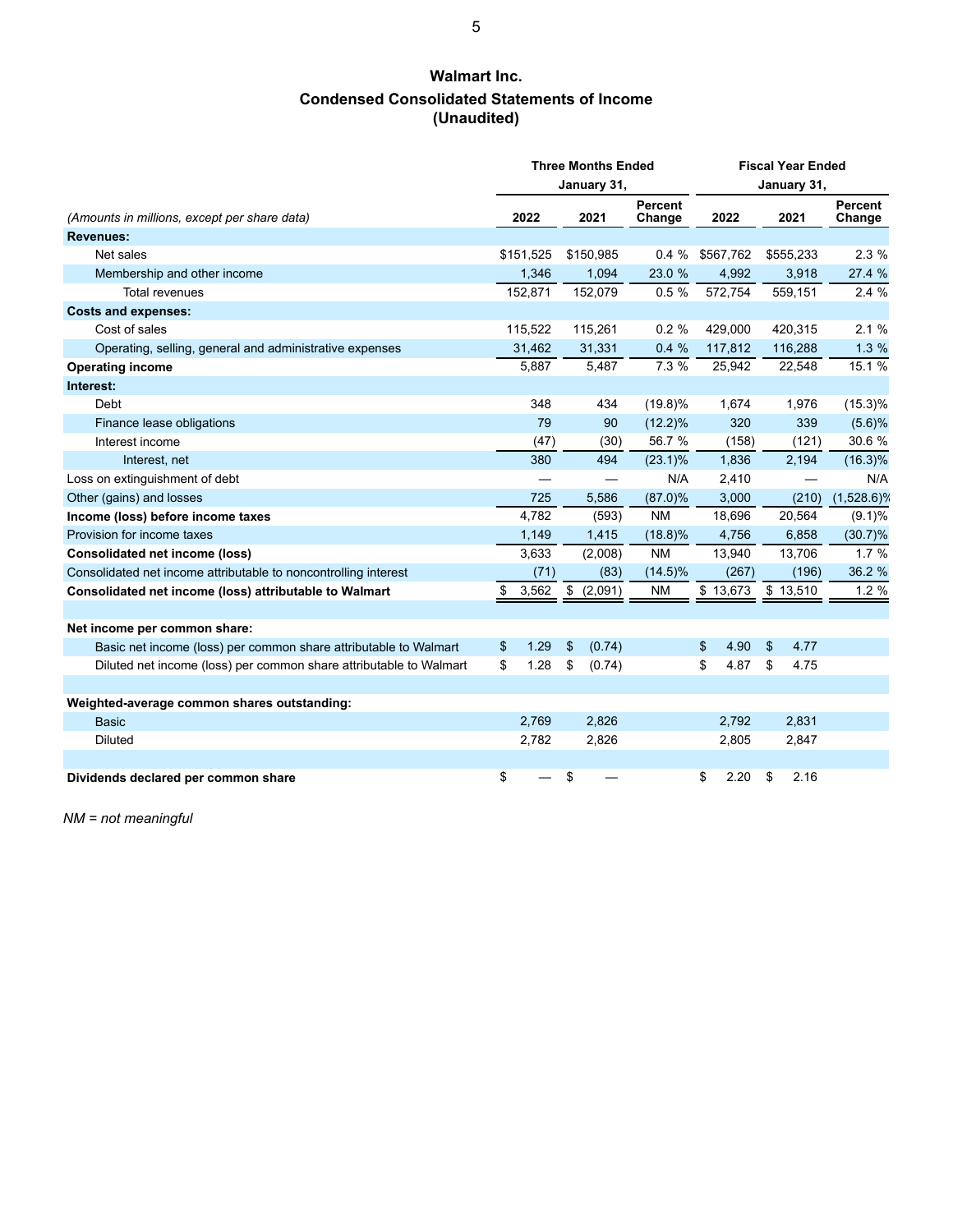# **Walmart Inc. Condensed Consolidated Balance Sheets (Unaudited)**

|                                                 |                | January 31, |               | January 31, |
|-------------------------------------------------|----------------|-------------|---------------|-------------|
| (Amounts in millions)                           |                | 2022        |               | 2021        |
| <b>ASSETS</b>                                   |                |             |               |             |
| <b>Current assets:</b>                          |                |             |               |             |
| Cash and cash equivalents                       | $\mathfrak{S}$ | 14,760      | $\sqrt[6]{3}$ | 17,741      |
| Receivables, net                                |                | 8,280       |               | 6,516       |
| Inventories                                     |                | 56,511      |               | 44,949      |
| Prepaid expenses and other (1)                  |                | 1,519       |               | 20,861      |
| Total current assets                            |                | 81,070      |               | 90,067      |
|                                                 |                |             |               |             |
| Property and equipment, net                     |                | 94,515      |               | 92,201      |
| Operating lease right-of-use assets             |                | 13,758      |               | 13,642      |
| Finance lease right-of-use assets, net          |                | 4,351       |               | 4,005       |
| Goodwill                                        |                | 29,014      |               | 28,983      |
| Other long-term assets                          |                | 22,152      |               | 23,598      |
| <b>Total assets</b>                             | \$             | 244,860     | \$            | 252,496     |
|                                                 |                |             |               |             |
| <b>LIABILITIES AND EQUITY</b>                   |                |             |               |             |
| <b>Current liabilities:</b>                     |                |             |               |             |
| Short-term borrowings                           | \$             | 410         | \$            | 224         |
| Accounts payable                                |                | 55,261      |               | 49,141      |
| Accrued liabilities <sup>(1)</sup>              |                | 26,060      |               | 37,966      |
| Accrued income taxes                            |                | 851         |               | 242         |
| Long-term debt due within one year              |                | 2,803       |               | 3,115       |
| Operating lease obligations due within one year |                | 1,483       |               | 1,466       |
| Finance lease obligations due within one year   |                | 511         |               | 491         |
| <b>Total current liabilities</b>                |                | 87,379      |               | 92,645      |
|                                                 |                |             |               |             |
| Long-term debt                                  |                | 34,864      |               | 41,194      |
| Long-term operating lease obligations           |                | 13,009      |               | 12,909      |
| Long-term finance lease obligations             |                | 4,243       |               | 3,847       |
| Deferred income taxes and other                 |                | 13,474      |               | 14,370      |
|                                                 |                |             |               |             |
| Commitments and contingencies                   |                |             |               |             |
|                                                 |                |             |               |             |
| Equity:                                         |                |             |               |             |
| Common stock                                    |                | 276         |               | 282         |
| Capital in excess of par value                  |                | 4,839       |               | 3,646       |
| <b>Retained earnings</b>                        |                | 86,904      |               | 88,763      |
| Accumulated other comprehensive loss            |                | (8,766)     |               | (11, 766)   |
| Total Walmart shareholders' equity              |                | 83,253      |               | 80,925      |
| Noncontrolling interest                         |                | 8,638       |               | 6,606       |
| Total equity                                    |                | 91,891      |               | 87,531      |
| <b>Total liabilities and equity</b>             | \$             | 244,860     | \$            | 252,496     |

 $^1$  As of January 31, 2021, prepaid expenses and other included assets held for sale of \$19.2 billion and accrued liabilities included liabilities held for sale of \$12.7 billion related to our operations in the U.K. and Japan. We completed the sale of our operations in the U.K. and Japan in the first quarter of fiscal 2022.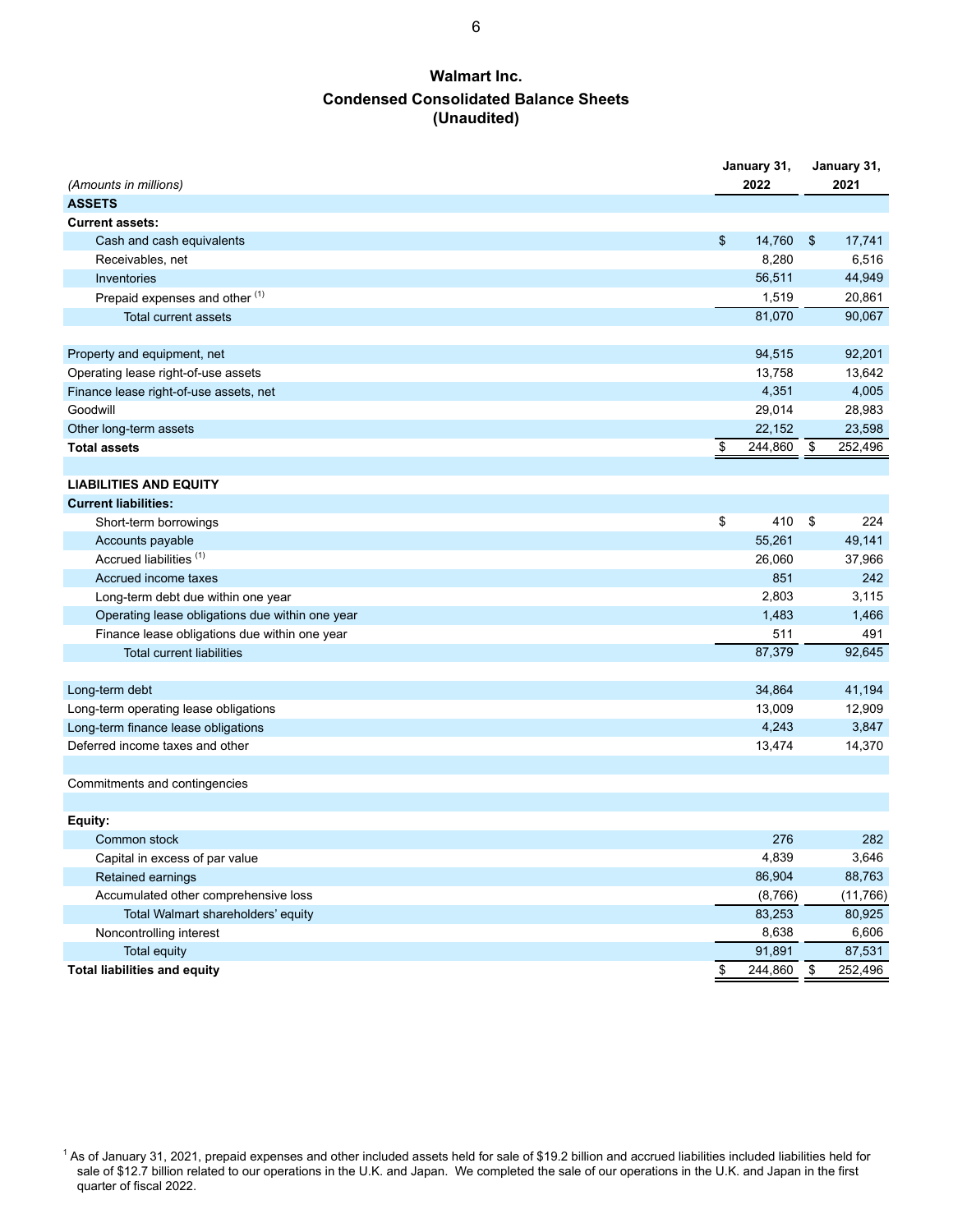# **Walmart Inc. Condensed Consolidated Statements of Cash Flows (Unaudited)**

|                                                                                                | <b>Fiscal Year Ended</b> |      |           |
|------------------------------------------------------------------------------------------------|--------------------------|------|-----------|
|                                                                                                | January 31,              |      |           |
| (Amounts in millions)                                                                          | 2022                     |      | 2021      |
| Cash flows from operating activities:                                                          |                          |      |           |
| Consolidated net income                                                                        | \$<br>13,940             | - \$ | 13,706    |
| Adjustments to reconcile consolidated net income to net cash provided by operating activities: |                          |      |           |
| Depreciation and amortization                                                                  | 10,658                   |      | 11,152    |
| Net unrealized and realized (gains) and losses                                                 | 2,440                    |      | (8,589)   |
| Losses on disposal of business operations                                                      | 433                      |      | 8,401     |
| Deferred income taxes                                                                          | (755)                    |      | 1,911     |
| Loss on extinguishment of debt                                                                 | 2,410                    |      |           |
| Other operating activities                                                                     | 1,652                    |      | 1,521     |
| Changes in certain assets and liabilities, net of effects of acquisitions and dispositions:    |                          |      |           |
| Receivables, net                                                                               | (1,796)                  |      | (1,086)   |
| Inventories                                                                                    | (11, 764)                |      | (2,395)   |
| Accounts payable                                                                               | 5,520                    |      | 6,966     |
| <b>Accrued liabilities</b>                                                                     | 1,404                    |      | 4,623     |
| Accrued income taxes                                                                           | 39                       |      | (136)     |
| Net cash provided by operating activities                                                      | 24,181                   |      | 36,074    |
|                                                                                                |                          |      |           |
| Cash flows from investing activities:                                                          |                          |      |           |
| Payments for property and equipment                                                            | (13, 106)                |      | (10, 264) |
| Proceeds from the disposal of property and equipment                                           | 394                      |      | 215       |
| Proceeds from disposal of certain operations, net of divested cash                             | 7,935                    |      | 56        |
| Payments for business acquisitions, net of cash acquired                                       | (359)                    |      | (180)     |
| Other investing activities                                                                     | (879)                    |      | 102       |
| Net cash used in investing activities                                                          | (6,015)                  |      | (10,071)  |
|                                                                                                |                          |      |           |
| Cash flows from financing activities:                                                          |                          |      |           |
| Net change in short-term borrowings                                                            | 193                      |      | (324)     |
| Proceeds from issuance of long-term debt                                                       | 6,945                    |      |           |
| Repayments of long-term debt                                                                   | (13,010)                 |      | (5, 382)  |
| Premiums paid to extinguish debt                                                               | (2, 317)                 |      |           |
| Dividends paid                                                                                 | (6, 152)                 |      | (6, 116)  |
| Purchase of Company stock                                                                      | (9,787)                  |      | (2,625)   |
| Dividends paid to noncontrolling interest                                                      | (424)                    |      | (434)     |
| Sale of subsidiary stock                                                                       | 3,239                    |      | 140       |
| Other financing activities                                                                     | (1, 515)                 |      | (1,376)   |
| Net cash used in financing activities                                                          | (22, 828)                |      | (16, 117) |
|                                                                                                |                          |      |           |
| Effect of exchange rates on cash, cash equivalents and restricted cash                         | (140)                    |      | 235       |
|                                                                                                |                          |      |           |
| Net increase (decrease) in cash, cash equivalents and restricted cash                          | (4,802)                  |      | 10,121    |
| Change in cash and cash equivalents classified as held for sale                                | 1,848                    |      | (1,848)   |
| Cash, cash equivalents and restricted cash at beginning of year                                | 17,788                   |      | 9,515     |
| Cash, cash equivalents and restricted cash at end of period                                    | \$<br>14,834 \$          |      | 17,788    |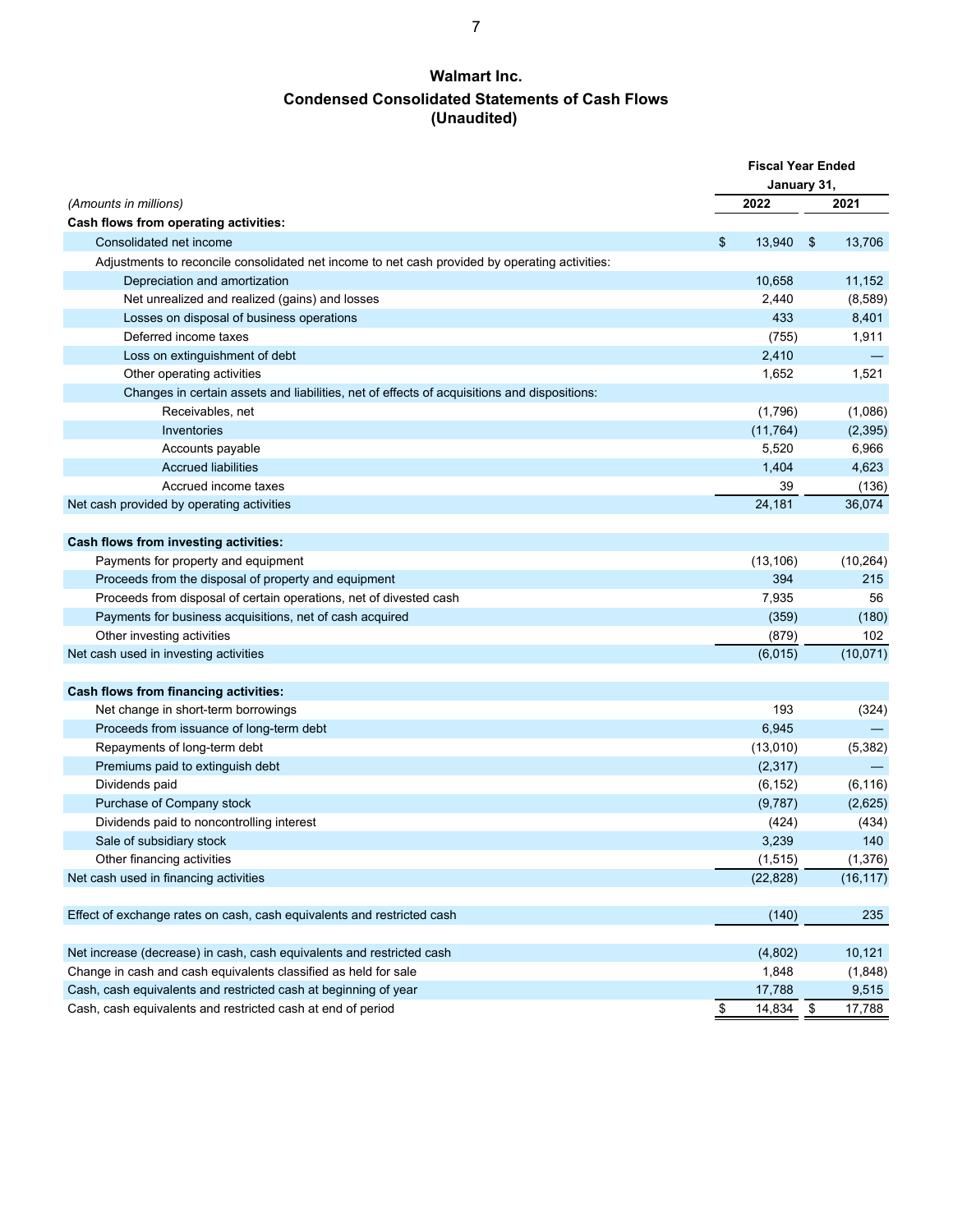# **Walmart Inc. Supplemental Financial Information (Unaudited)**

### **Net sales and operating income**

|                              |                  |         |    | <b>Net Sales</b>          |                   | <b>Operating Income</b> |             |  |                           |                   |  |  |
|------------------------------|------------------|---------|----|---------------------------|-------------------|-------------------------|-------------|--|---------------------------|-------------------|--|--|
|                              |                  |         |    | <b>Three Months Ended</b> |                   |                         |             |  | <b>Three Months Ended</b> |                   |  |  |
|                              |                  |         |    | January 31,               |                   |                         | January 31, |  |                           |                   |  |  |
| (dollars in millions)        |                  | 2022    |    | 2021                      | Percent<br>Change |                         | 2022        |  | 2021                      | Percent<br>Change |  |  |
| Walmart U.S.                 | \$               | 105,279 | \$ | 99,585                    | 5.7%              | $\mathsf{\$}$           | $5,183$ \$  |  | 5,168                     | 0.3%              |  |  |
| <b>Walmart International</b> |                  | 26,997  |    | 34,873                    | $-22.6%$          |                         | 832         |  | 964                       | $-13.7%$          |  |  |
| Sam's Club                   |                  | 19,249  |    | 16,527                    | 16.5%             |                         | 549         |  | 389                       | 41.1%             |  |  |
| Corporate and support        |                  |         |    |                           |                   |                         | (677)       |  | (1,034)                   | $-34.5%$          |  |  |
| <b>Consolidated</b>          | \$               | 151,525 | \$ | 150,985                   | 0.4%              | $\mathbb{S}$            | 5,887 \$    |  | 5,487                     | 7.3%              |  |  |
|                              | <b>Net Sales</b> |         |    |                           |                   |                         |             |  |                           |                   |  |  |
|                              |                  |         |    |                           |                   |                         |             |  | <b>Operating Income</b>   |                   |  |  |
|                              |                  |         |    | <b>Fiscal Year Ended</b>  |                   |                         |             |  | <b>Fiscal Year Ended</b>  |                   |  |  |
|                              |                  |         |    | January 31,               |                   |                         |             |  | January 31,               |                   |  |  |
| (dollars in millions)        |                  | 2022    |    | 2021                      | Percent<br>Change |                         | 2022        |  | 2021                      | Percent<br>Change |  |  |
| Walmart U.S.                 | \$               | 393,247 | \$ | 369,963                   | 6.3%              | \$                      | 21,587 \$   |  | 19,116                    | 12.9%             |  |  |
| <b>Walmart International</b> |                  | 100,959 |    | 121,360                   | $-16.8%$          |                         | 3,758       |  | 3,660                     | 2.7%              |  |  |
| Sam's Club                   |                  | 73,556  |    | 63,910                    | 15.1%             |                         | 2,259       |  | 1,906                     | 18.5%             |  |  |
| Corporate and support        |                  |         |    |                           |                   |                         | (1,662)     |  | (2, 134)                  | $-22.1%$          |  |  |

#### **U.S. comparable sales results**

|              | <b>With Fuel</b> |           | <b>Without Fuel</b> |                | <b>Fuel Impact</b> |                    |  |  |  |
|--------------|------------------|-----------|---------------------|----------------|--------------------|--------------------|--|--|--|
|              | 13 Weeks Ended   |           |                     | 13 Weeks Ended | 13 Weeks Ended     |                    |  |  |  |
|              | 1/28/2022        | 1/29/2021 | 1/28/2022           | 1/29/2021      | 1/28/2022          | 1/29/2021          |  |  |  |
| Walmart U.S. | $6.0\%$          | 8.5%      | 5.6%                | 8.6%           | $0.4\%$            | $-0.1%$            |  |  |  |
| Sam's Club   | 16.3%            | 8.5%      | $10.4\%$            | 10.8%          | 5.9%               | $-2.3\%$           |  |  |  |
| Total U.S.   | 7.5%             | 8.5%      | 6.3%                | 8.9%           | 1.2%               | $-0.4%$            |  |  |  |
|              | <b>With Fuel</b> |           |                     |                |                    |                    |  |  |  |
|              |                  |           | <b>Without Fuel</b> |                |                    | <b>Fuel Impact</b> |  |  |  |
|              | 52 Weeks Ended   |           | 52 Weeks Ended      |                | 52 Weeks Ended     |                    |  |  |  |
|              | 1/28/2022        | 1/29/2021 | 1/28/2022           | 1/29/2021      | 1/28/2022          | 1/29/2021          |  |  |  |
| Walmart U.S. | 6.8%             | 8.5%      | $6.4\%$             | 8.6%           | $0.4\%$            | $-0.1\%$           |  |  |  |
| Sam's Club   | 15.3%            | 8.4%      | 9.8%                | 11.8%          | 5.5%               | $-3.4\%$           |  |  |  |

Comparable sales is a metric that indicates the performance of our existing stores and clubs and it is important to review in conjunction with the company's financial results reported in accordance with GAAP. Comparable sales excluding fuel is also an important, separate metric that indicates the performance of our existing stores and clubs without considering fuel, which is volatile and unpredictable. Other companies in our industry may calculate comparable sales differently, limiting the comparability of the metric.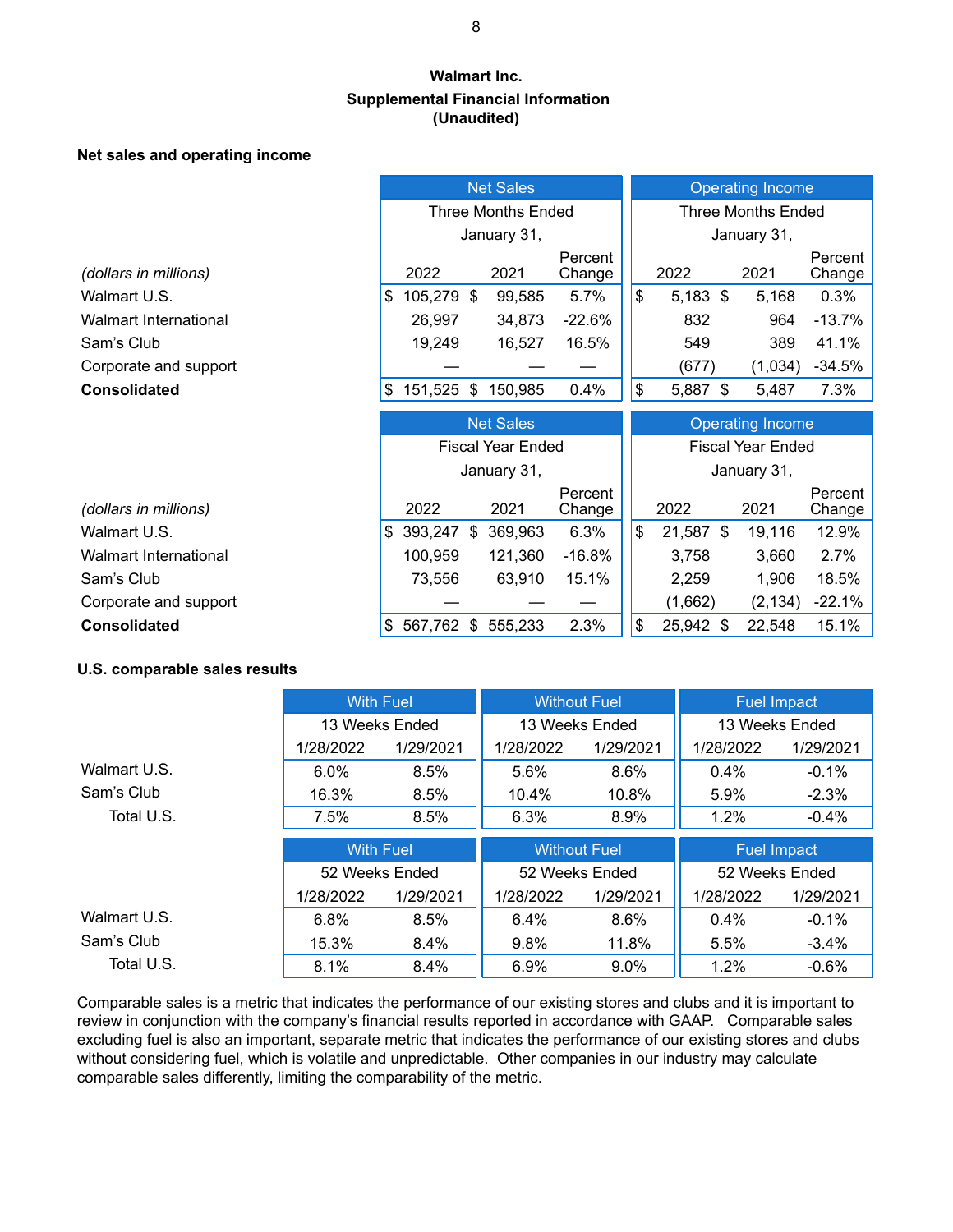#### **Walmart Inc. Reconciliations of and Other Information Regarding Non-GAAP Financial Measures (Unaudited)**

The following information provides reconciliations of certain non-GAAP financial measures presented in the press release to which this reconciliation is attached to the most directly comparable financial measures calculated and presented in accordance with generally accepted accounting principles (GAAP). The company has provided the non-GAAP financial information presented in the press release, which is not calculated or presented in accordance with GAAP, as information supplemental and in addition to the financial measures presented in the press release that are calculated and presented in accordance with GAAP. Such non-GAAP financial measures should not be considered superior to, as a substitute for or alternative to, and should be considered in conjunction with, the GAAP financial measures presented in the press release. The non-GAAP financial measures in the press release may differ from similar measures used by other companies.

#### **Constant Currency**

In discussing our operating results, the term currency exchange rates refers to the currency exchange rates we use to convert the operating results for countries where the functional currency is not the U.S. dollar into U.S. dollars. We calculate the effect of changes in currency exchange rates as the difference between current period activity translated using the current period's currency exchange rates and the comparable prior year period's currency exchange rates. Additionally, no currency exchange rate fluctuations are calculated for non-USD acquisitions until owned for 12 months.

Throughout our discussion, we refer to the results of this calculation as the impact of currency exchange rate fluctuations. When we refer to constant currency operating results, this means operating results without the impact of the currency exchange rate fluctuations. The disclosure of constant currency amounts or results permits investors to better understand Walmart's underlying performance without the effects of currency exchange rate fluctuations.

The table below reflects the calculation of constant currency for total revenues, net sales and operating income for the three months and fiscal year ended January 31, 2022.

|                                       |    |                                        | Three Months Ended January 31, 2022 |                |              | Fiscal Year Ended January 31, 2022 |                         |                          |                                |                          |                                |  |  |  |
|---------------------------------------|----|----------------------------------------|-------------------------------------|----------------|--------------|------------------------------------|-------------------------|--------------------------|--------------------------------|--------------------------|--------------------------------|--|--|--|
|                                       |    | Walmart<br>International               |                                     |                | Consolidated |                                    |                         | Walmart<br>International |                                | Consolidated             |                                |  |  |  |
| (Dollars in millions)                 |    | Percent<br>2022<br>Change <sup>1</sup> |                                     |                | 2022         | Percent<br>Change <sup>1</sup>     |                         | 2022                     | Percent<br>Change <sup>1</sup> | 2022                     | Percent<br>Change <sup>1</sup> |  |  |  |
| <b>Total revenues:</b>                |    |                                        |                                     |                |              |                                    |                         |                          |                                |                          |                                |  |  |  |
| As reported                           | \$ | 27,361                                 | $-22.3%$                            |                | \$152,871    | $0.5 \%$                           |                         | \$102,459                | $-16.4%$                       | \$572,754                | 2.4%                           |  |  |  |
| Currency exchange rate fluctuations   |    | 155                                    | N/A                                 |                | 155          | N/A                                |                         | (4, 565)                 | N/A                            | (4, 565)                 | N/A                            |  |  |  |
| Constant currency total revenues      |    | \$27,516                               | $-21.8%$                            |                | \$153,026    | $0.6 \%$                           | $\sqrt[6]{\frac{1}{2}}$ | 97,894                   | $-20.1%$                       | \$568,189                | 1.6%                           |  |  |  |
|                                       |    |                                        |                                     |                |              |                                    |                         |                          |                                |                          |                                |  |  |  |
| <b>Net sales:</b>                     |    |                                        |                                     |                |              |                                    |                         |                          |                                |                          |                                |  |  |  |
| As reported                           | \$ | 26,997                                 | -22.6%                              |                | \$151,525    | $0.4 \%$                           |                         | \$100,959                | $-16.8%$                       | \$567,762                | 2.3%                           |  |  |  |
| Currency exchange rate fluctuations   |    | 156                                    | N/A                                 |                | 156          | N/A                                |                         | (4,501)                  | N/A                            | (4,501)                  | N/A                            |  |  |  |
| Constant currency net sales           | S  | 27,153                                 | -22.1% \$151,681                    |                |              | $0.5 \%$                           | \$                      | 96,458                   | -20.5%                         | \$563,261                | 1.4%                           |  |  |  |
|                                       |    |                                        |                                     |                |              |                                    |                         |                          |                                |                          |                                |  |  |  |
| <b>Operating income:</b>              |    |                                        |                                     |                |              |                                    |                         |                          |                                |                          |                                |  |  |  |
| As reported                           | \$ | 832                                    | $-13.7%$                            | $\mathfrak{L}$ | 5,887        | $7.3 \%$ \$                        |                         | 3,758                    | 2.7%                           | $\mathfrak{S}$<br>25,942 | 15.1 %                         |  |  |  |
| Currency exchange rate fluctuations   |    | 16                                     | N/A                                 |                | 16           | N/A                                |                         | (265)                    | N/A                            | (265)                    | N/A                            |  |  |  |
| Constant currency operating<br>income | \$ | 848                                    | $-12.0%$                            | \$             | 5,903        | 7.6%                               | \$                      | 3,493                    | $-4.6%$                        | \$<br>25,677             | 13.9 %                         |  |  |  |

 $1$ Change versus prior year comparable period.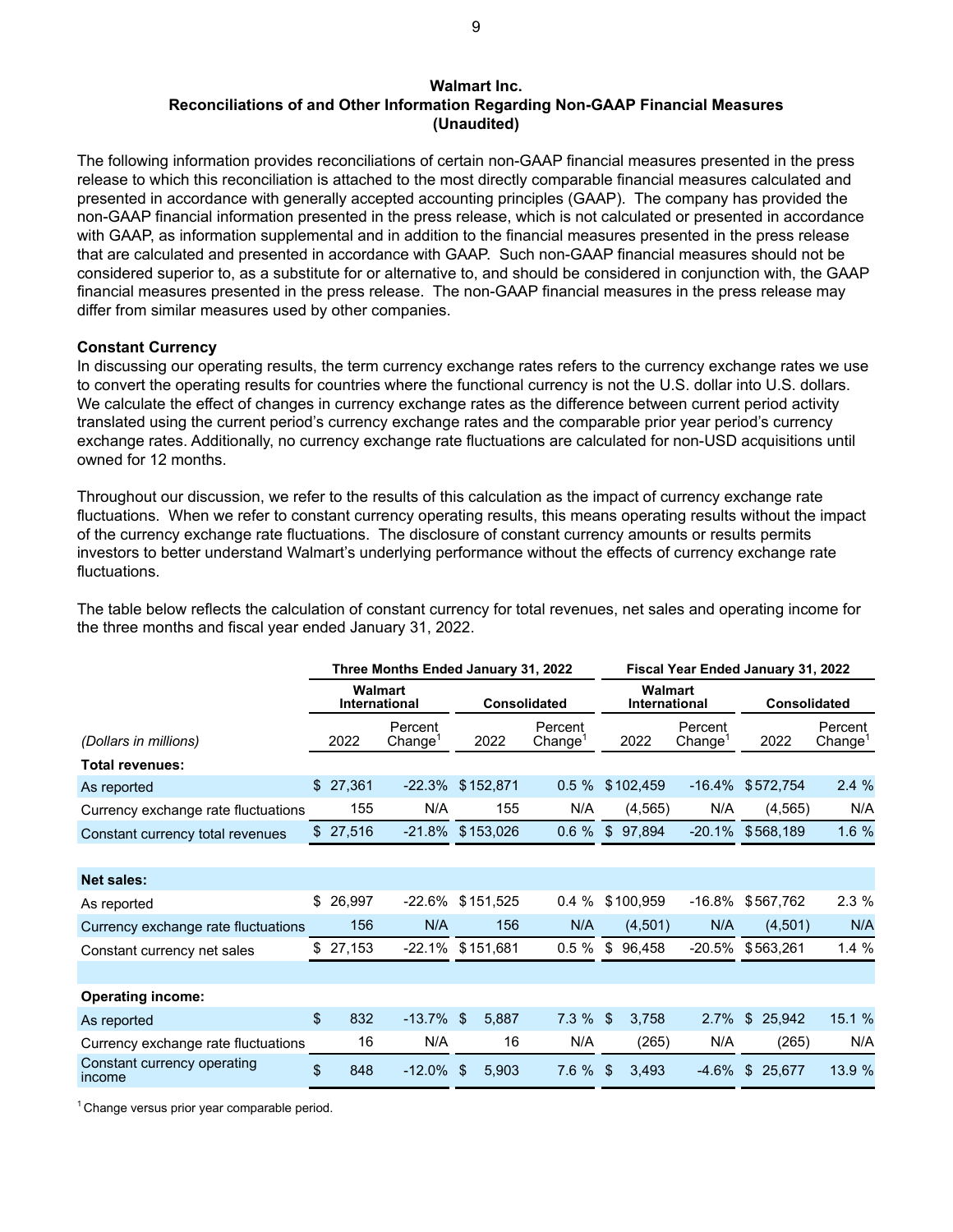#### **Adjusted operating income**

Adjusted operating income is considered a non-GAAP financial measure under the SEC's rules because it excludes certain charges included in operating income calculated in accordance with GAAP. Management believes that adjusted operating income is a meaningful measure to share with investors because it best allows comparison of the performance with that of the comparable period. In addition, adjusted operating income affords investors a view of what management considers Walmart's core earnings performance and the ability to make a more informed assessment of such core earnings performance as compared with that of the prior year.

When we refer to adjusted operating income in constant currency this means adjusted operating results without the impact of the currency exchange rate fluctuations. The disclosure of constant currency amounts or results permits investors to better understand Walmart's underlying performance without the effects of currency exchange rate fluctuations. The table below reflect the calculation of adjusted operating income and adjusted operating income in constant currency for the three months and fiscal year ended January 31, 2022.

|     |       |  |            |                   |         |  |           |                              |       | <b>Consolidated</b>            |            |
|-----|-------|--|------------|-------------------|---------|--|-----------|------------------------------|-------|--------------------------------|------------|
|     | 2022  |  | 2021       |                   | 2022    |  | 2021      | 2022                         |       |                                | 2021       |
|     |       |  |            |                   |         |  |           |                              |       |                                |            |
| \$. |       |  | 5,168      | - \$              |         |  | 964       | \$                           |       |                                | 5,487      |
|     |       |  |            |                   |         |  |           |                              |       |                                | 175        |
|     |       |  |            |                   | 108     |  |           |                              | 108   |                                |            |
|     | 5,183 |  | 5.168      |                   | 940     |  | 964       |                              | 5.995 |                                | 5.662      |
|     | 0.3%  |  | <b>NP</b>  |                   | $-2.5%$ |  | <b>NP</b> |                              | 5.9%  |                                | <b>NP</b>  |
|     |       |  |            |                   | 18      |  |           |                              | 18    |                                |            |
|     | 5.183 |  | 5,168      | -S                | 958     |  | 964       | \$                           | 6.013 |                                | 5,662      |
|     | 0.3%  |  | NΡ         |                   | $-0.6%$ |  | <b>NP</b> |                              | 6.2%  |                                | <b>NP</b>  |
|     |       |  | $5,183$ \$ | <b>Walmart US</b> |         |  | 832 \$    | <b>Walmart International</b> |       | Three Months Ended January 31, | $5,887$ \$ |

|                                              | <b>Fiscal Year Ended January 31,</b> |                   |      |           |      |                              |    |           |                     |           |    |           |
|----------------------------------------------|--------------------------------------|-------------------|------|-----------|------|------------------------------|----|-----------|---------------------|-----------|----|-----------|
|                                              |                                      | <b>Walmart US</b> |      |           |      | <b>Walmart International</b> |    |           | <b>Consolidated</b> |           |    |           |
| (Dollars in millions)                        |                                      | 2022              |      | 2021      |      | 2022                         |    | 2021      |                     | 2022      |    | 2021      |
| <b>Operating income:</b>                     |                                      |                   |      |           |      |                              |    |           |                     |           |    |           |
| Operating income, as reported                | \$                                   | 21.587 \$         |      | 19.116    | - \$ | $3,758$ \$                   |    | 3,660     | \$                  | 25.942 \$ |    | 22.548    |
| Officer compensation charge <sup>1</sup>     |                                      |                   |      |           |      |                              |    |           |                     |           |    | 175       |
| Business restructuring charges <sup>2</sup>  |                                      |                   |      | 380       |      | 108                          |    |           |                     | 108       |    | 380       |
| Discrete tax item                            |                                      |                   |      |           |      |                              |    | 77        |                     |           |    | 77        |
| Adjusted operating income                    |                                      | 21.587            |      | 19.496    |      | 3.866                        |    | 3.737     |                     | 26,050    |    | 23.180    |
| Percent change <sup>3</sup>                  |                                      | 10.7%             |      | <b>NP</b> |      | 3.5%                         |    | <b>NP</b> |                     | 12.4%     |    | <b>NP</b> |
| Currency exchange rate fluctuations          |                                      |                   |      |           |      | (263)                        |    |           |                     | (263)     |    |           |
| Adjusted operating income, constant currency |                                      | 21,587            | - \$ | 19,496    | \$.  | 3,603                        | \$ | 3.737     | \$                  | 25,787    | -S | 23,180    |
| Percent change <sup>3</sup>                  |                                      | 10.7%             |      | <b>NP</b> |      | $-3.6%$                      |    | <b>NP</b> |                     | 11.2%     |    | <b>NP</b> |

<sup>1</sup> The charge relates to amounts which were not allocated to an operating segment and recorded in Corporate and support.

 $<sup>2</sup>$  Business restructuring charges in the fourth quarter of fiscal 2022 primarily consist of severance and store closure related costs due to strategic</sup> decisions made in the Walmart International segment. Business restructuring charges in the second quarter of fiscal 2021 are the result of changes to Walmart US support teams to better support its omni-channel strategy.

<sup>3</sup> Change versus prior year comparable period.

NP - Not provided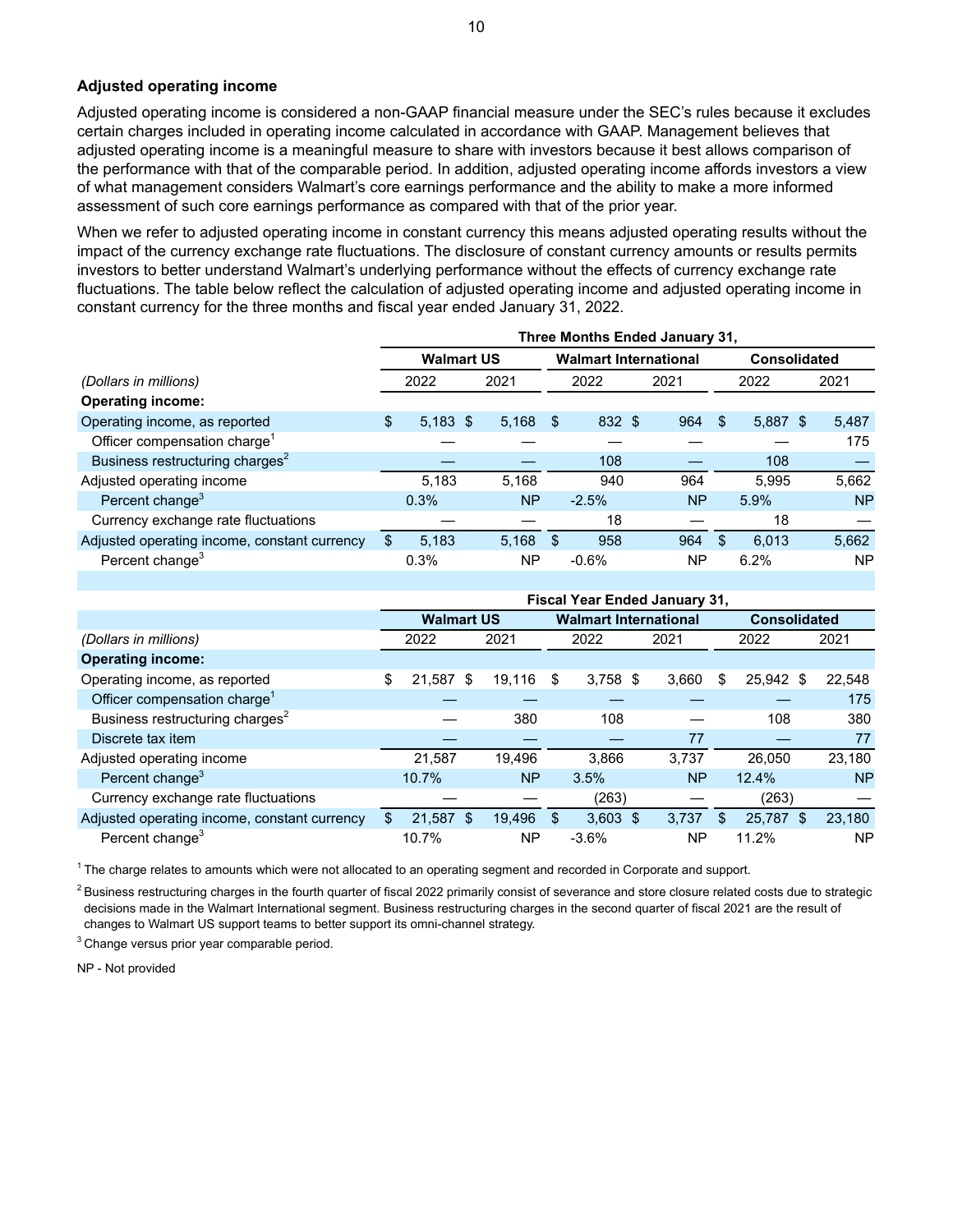### **Free Cash Flow**

We define free cash flow as net cash provided by operating activities in a period minus payments for property and equipment made in that period. We had net cash provided by operating activities of \$24.2 billion for the fiscal year ended January 31, 2022, which decreased when compared to \$36.1 billion for the fiscal year ended January 31, 2021 primarily due to an increase in inventory costs and purchases to support strong sales and lapping the impact of accelerated inventory sell-through in fiscal 2021, as well as timing and payment of wages. We generated free cash flow of \$11.1 billion for the fiscal year ended January 31, 2022, which decreased when compared to \$25.8 billion for the fiscal year ended January 31, 2021 due to the same reasons as the decrease in net cash provided by operating activities, as well as \$2.8 billion in increased capital expenditures.

Free cash flow is considered a non-GAAP financial measure. Management believes, however, that free cash flow, which measures our ability to generate additional cash from our business operations, is an important financial measure for use in evaluating the company's financial performance. Free cash flow should be considered in addition to, rather than as a substitute for, consolidated net income as a measure of our performance and net cash provided by operating activities as a measure of our liquidity.

Additionally, Walmart's definition of free cash flow is limited, in that it does not represent residual cash flows available for discretionary expenditures, due to the fact that the measure does not deduct the payments required for debt service and other contractual obligations or payments made for business acquisitions. Therefore, we believe it is important to view free cash flow as a measure that provides supplemental information to our Consolidated Statements of Cash Flows.

Although other companies report their free cash flow, numerous methods may exist for calculating a company's free cash flow. As a result, the method used by Walmart's management to calculate our free cash flow may differ from the methods used by other companies to calculate their free cash flow.

The following table sets forth a reconciliation of free cash flow, a non-GAAP financial measure, to net cash provided by operating activities, which we believe to be the GAAP financial measure most directly comparable to free cash flow, as well as information regarding net cash used in investing activities and net cash used in financing activities.

|                                                            | <b>Fiscal Year Ended</b> |  |           |  |  |  |  |
|------------------------------------------------------------|--------------------------|--|-----------|--|--|--|--|
|                                                            | January 31,              |  |           |  |  |  |  |
| (Dollars in millions)                                      | 2022                     |  | 2021      |  |  |  |  |
| Net cash provided by operating activities                  | \$<br>24.181             |  | 36,074    |  |  |  |  |
| Payments for property and equipment (capital expenditures) | (13, 106)                |  | (10,264)  |  |  |  |  |
| Free cash flow                                             | 11.075                   |  | 25,810    |  |  |  |  |
|                                                            |                          |  |           |  |  |  |  |
| Net cash used in investing activities <sup>1</sup>         | \$<br>$(6,015)$ \$       |  | (10, 071) |  |  |  |  |
| Net cash used in financing activities                      | (22, 828)                |  | (16,117)  |  |  |  |  |

<sup>1</sup> "Net cash used in investing activities" includes payments for property and equipment, which is also included in our computation of free cash flow.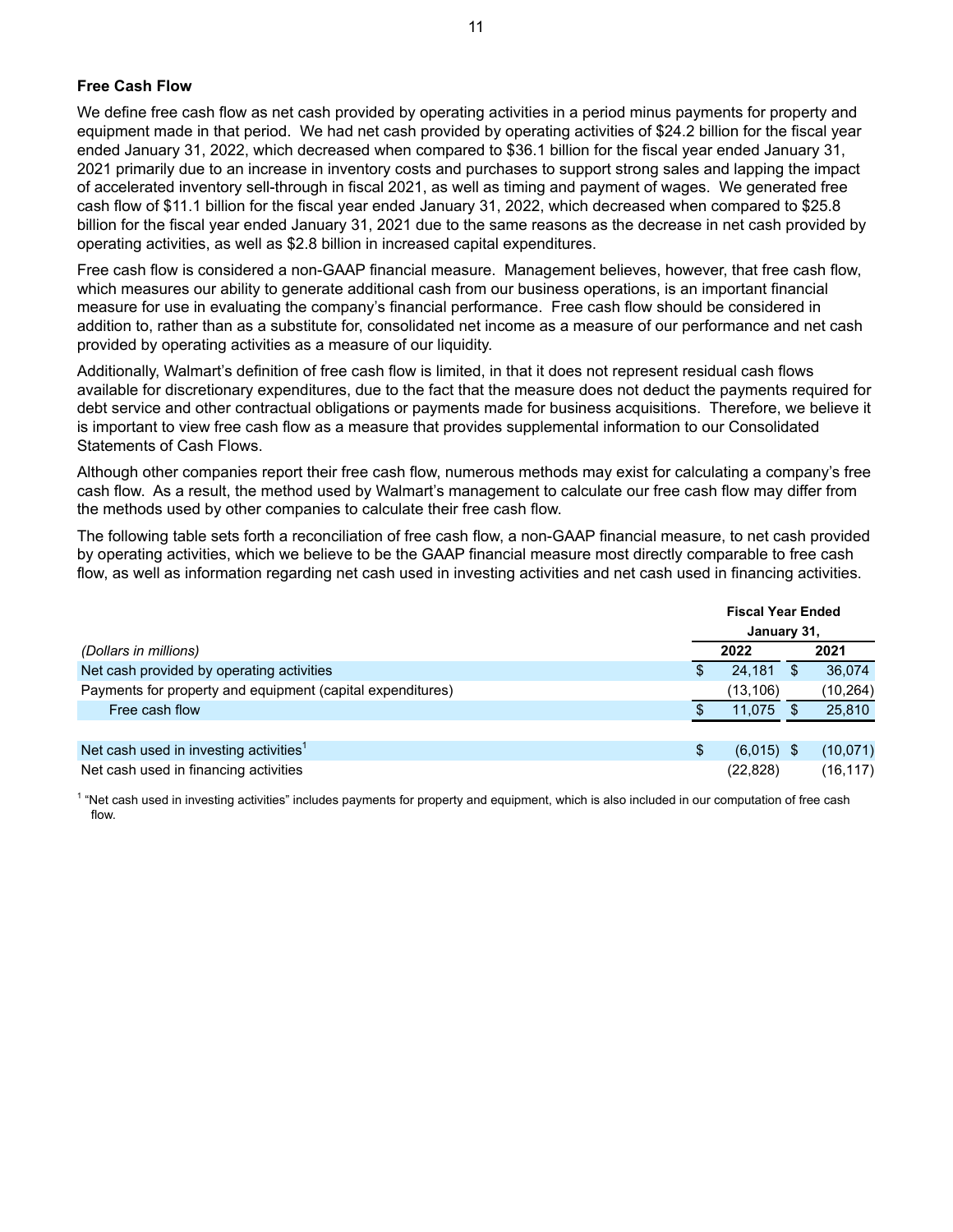### **Adjusted EPS**

Adjusted diluted earnings per share attributable to Walmart (Adjusted EPS) is considered a non-GAAP financial measure under the SEC's rules because it excludes certain amounts included in the diluted earnings per share attributable to Walmart calculated in accordance with GAAP (EPS), the most directly comparable financial measure calculated in accordance with GAAP. Management believes that Adjusted EPS is a meaningful measure to share with investors because it best allows comparison of the performance with that of the comparable period. In addition, Adjusted EPS affords investors a view of what management considers Walmart's core earnings performance and the ability to make a more informed assessment of such core earnings performance with that of the prior year.

We adjust for the unrealized and realized gains and losses on our equity investments each quarter because although the investments are strategic decisions for the company's retail operations, management's measurement of each strategy is primarily focused on the operational results rather than the fair value of such investments. Additionally, management does not forecast changes in the fair value of its equity investments. Accordingly, management adjusts EPS each quarter for the realized and unrealized gains and losses related to those equity investments.

We have calculated Adjusted EPS for the three months and fiscal year ended January 31, 2022 by adjusting EPS for the following:

- 1. unrealized and realized gains and losses on the company's equity investments;
- 2. business restructuring charges associated with a strategic decision to discontinue a Walmart U.S. joint venture, as well as severance and store closure related costs in Walmart International;
- 3. loss on extinguishment of debt recorded during the third quarter of fiscal 2022; and
- 4. the incremental loss on sale of our operations in the U.K and Japan recorded during the first quarter of fiscal 2022.

#### **Three Months Ended January 31, 2022**

#### **Diluted earnings per share:**

| <b>Reported EPS</b>                                              |                          |   |                               |                                      |      | \$            | 1.28 |
|------------------------------------------------------------------|--------------------------|---|-------------------------------|--------------------------------------|------|---------------|------|
| <b>Adjustments:</b>                                              | Pre-Tax<br><b>Impact</b> |   | Tax<br>Impact <sup>1, 2</sup> | <b>NCI</b><br>$Im$ pact <sup>3</sup> |      | Net<br>Impact |      |
| Unrealized and realized (gains) and losses on equity investments | \$<br>0.22               | S | $(0.05)$ \$                   |                                      | 0.02 |               | 0.19 |
| Business restructuring charges                                   | 0.08                     |   | (0.02)                        |                                      |      |               | 0.06 |
| Net adjustments                                                  |                          |   |                               |                                      |      |               | 0.25 |
|                                                                  |                          |   |                               |                                      |      |               |      |
| <b>Adjusted EPS</b>                                              |                          |   |                               |                                      |      |               | 1.53 |

#### **Fiscal Year Ended January 31, 2022<sup>4</sup>**

#### **Diluted earnings per share:**

| <b>Reported EPS</b>                                              |                          |                               |                                      | \$  | 4.87                        |
|------------------------------------------------------------------|--------------------------|-------------------------------|--------------------------------------|-----|-----------------------------|
| <b>Adjustments:</b>                                              | Pre-Tax<br><b>Impact</b> | Tax<br>Impact <sup>1, 2</sup> | <b>NCI</b><br>$Im$ pact <sup>3</sup> |     | <b>Net</b><br><b>Impact</b> |
| Unrealized and realized (gains) and losses on equity investments | 0.87<br>\$               | $(0.18)$ \$<br>S              | 0.02                                 | \$. | 0.71                        |
| Loss on extinguishment of debt                                   | 0.86                     | (0.19)                        |                                      |     | 0.67                        |
| Incremental loss on sale of our operations in the U.K. and Japan | 0.15                     |                               |                                      |     | 0.15                        |
| Business restructuring charges                                   | 0.08                     | (0.02)                        |                                      |     | 0.06                        |
| <b>Net adjustments</b>                                           |                          |                               |                                      |     | 1.59                        |
|                                                                  |                          |                               |                                      |     |                             |
| <b>Adjusted EPS</b>                                              |                          |                               |                                      |     | 6.46                        |

 $1$  Calculated based on nature of item, including any realizable deductions, and statutory rate in effect for relevant jurisdictions. Minimal realizable tax benefit was provided in connection with the incremental loss on sale.

 $2$  The reported effective tax rate was 24.0% and 25.4% for the three months and fiscal year ended January 31, 2022, respectively. Adjusted for the above items, the effective tax rate was 23.7% and 24.3% for the three months and fiscal year ended January 31, 2022, respectively.

 $3$  Calculated based on the ownership percentages of our noncontrolling interests.

<sup>4</sup> Quarterly adjustments or adjusted EPS may not sum to YTD adjustments or YTD adjusted EPS due to rounding.